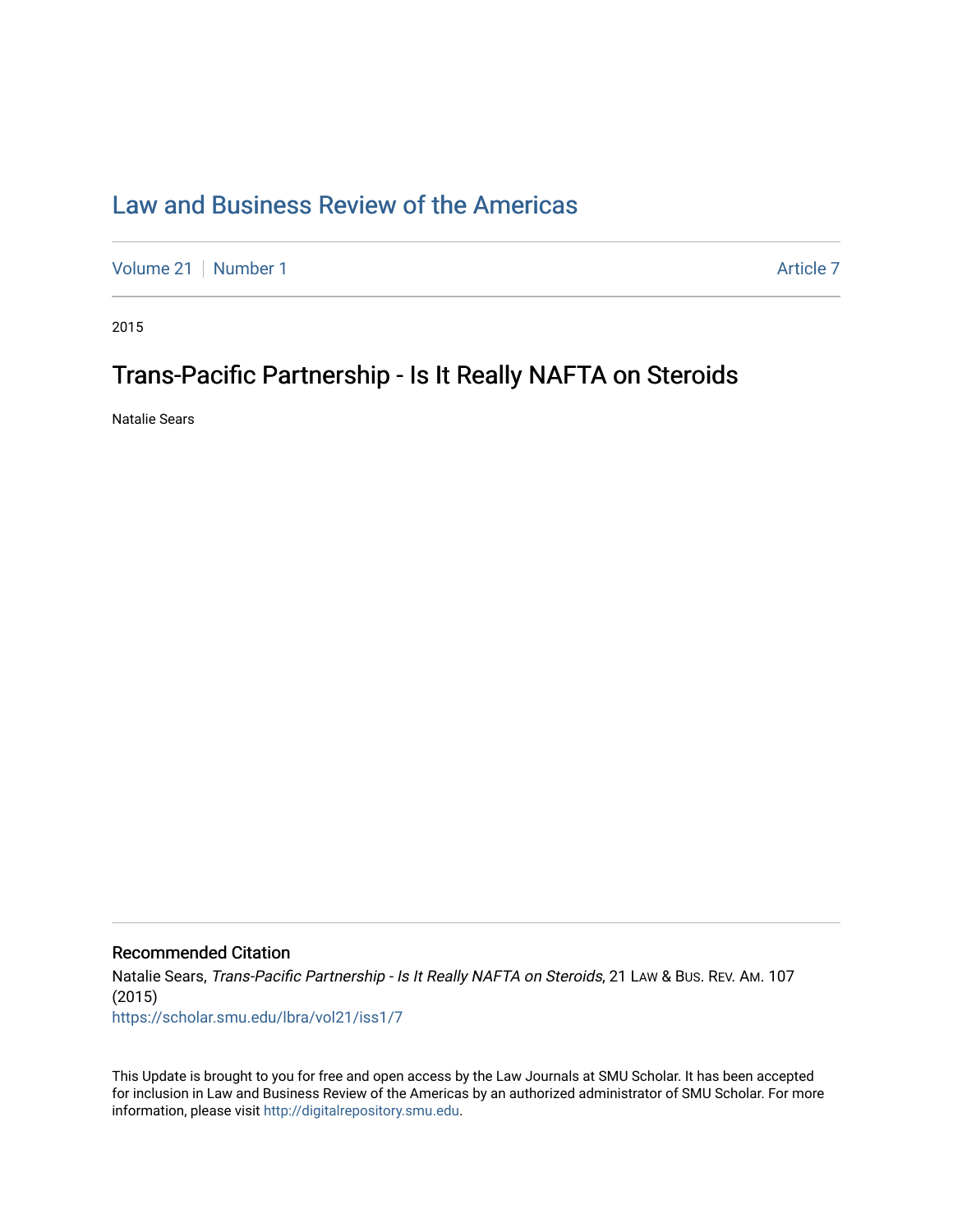# **TRANS-PACIFIC** PARTNERSHIP-IS IT **REALLY "NAFTA ON STEROIDS?"**

*Natalie Sears\**

## *I.* TRANS-PACIFIC PARTNERSHIP-IS IT THE NEW NAFTA?

**TILL** history repeat itself? That is the question many critics of the newest free trade agreement, the Trans-Pacific Partnership (TPP), are asking. The Office of the U.S. Trade Representative touts that the TPP is an ambitious, 21st century trade agreement that the United States is negotiating with eleven other countries throughout the Asia-Pacific region.' The Office of the U.S. Trade Representative further claims it will unlock opportunities for American workers, families, businesses, and ranchers because of access to growing markets.<sup>2</sup>

Along with that claim, the government's promise to eliminate tariffs, other barriers to goods and services trade, and investments with these eleven other countries sounds exactly like the promises made twenty years ago when the North American Free Trade Agreement (NAFTA) was implemented.<sup>3</sup> Critics fear that history will repeat itself after the TPP is passed and the negative economic effects we have seen since NAFTA will be magnified with the TPP.<sup>4</sup>

## II. WHAT IS THE TRANS-PACIFIC PARTNERSHIP?

### A. NOT YOUR AVERAGE FREE TRADE AGREEMENT

Negotiations surrounding the TPP began in 2003 and continue today.<sup>5</sup> Although that amounts to twelve years' worth of negotiating, many U.S. citizens are unfamiliar with the TPP because the press coverage has been minimal and the government has yet to release a single text or negotiat-

Natalie Sears is a J.D. Candidate, May 2015 and has a B.B.A. from Texas Christian University. She would like to thank her family and friends for their continued support.

<sup>1.</sup> *Overview of the Trans Pacific Partnership*, OFFICE OF THE U.S. TRADE REPRESEN-*TATIVE, https.//ustr.gov/tpp/overview-of-the-TPP* (last visited Feb. 11, 2015).

<sup>2.</sup> *Id.*

<sup>3.</sup> PUB. CITIZEN'S GLOBAL TRADE WATCH, NAFTA's 20-YEAR LEGACY AND THE **FATE** OF **THE TRANS-PACIFIC** PARTNERSHIP 2 - 3 (Feb. 2014), *available at* http:// www.citizen.org/documents/NAFTA-at-20.pdf.

*<sup>4.</sup> Id.*

<sup>5.</sup> **IAN** F. **FERGUSSON** ET **AL., CONG.** RESEARCH SERV., **THE,** TRANS-PACIFIC PART-**NERSHIP (TPP) NEGOTIATIONS AND ISSUES FOR CONGRESS 1 (2015),** *available at* https://www.fas.org/sgp/crs/row/R42694.pdf.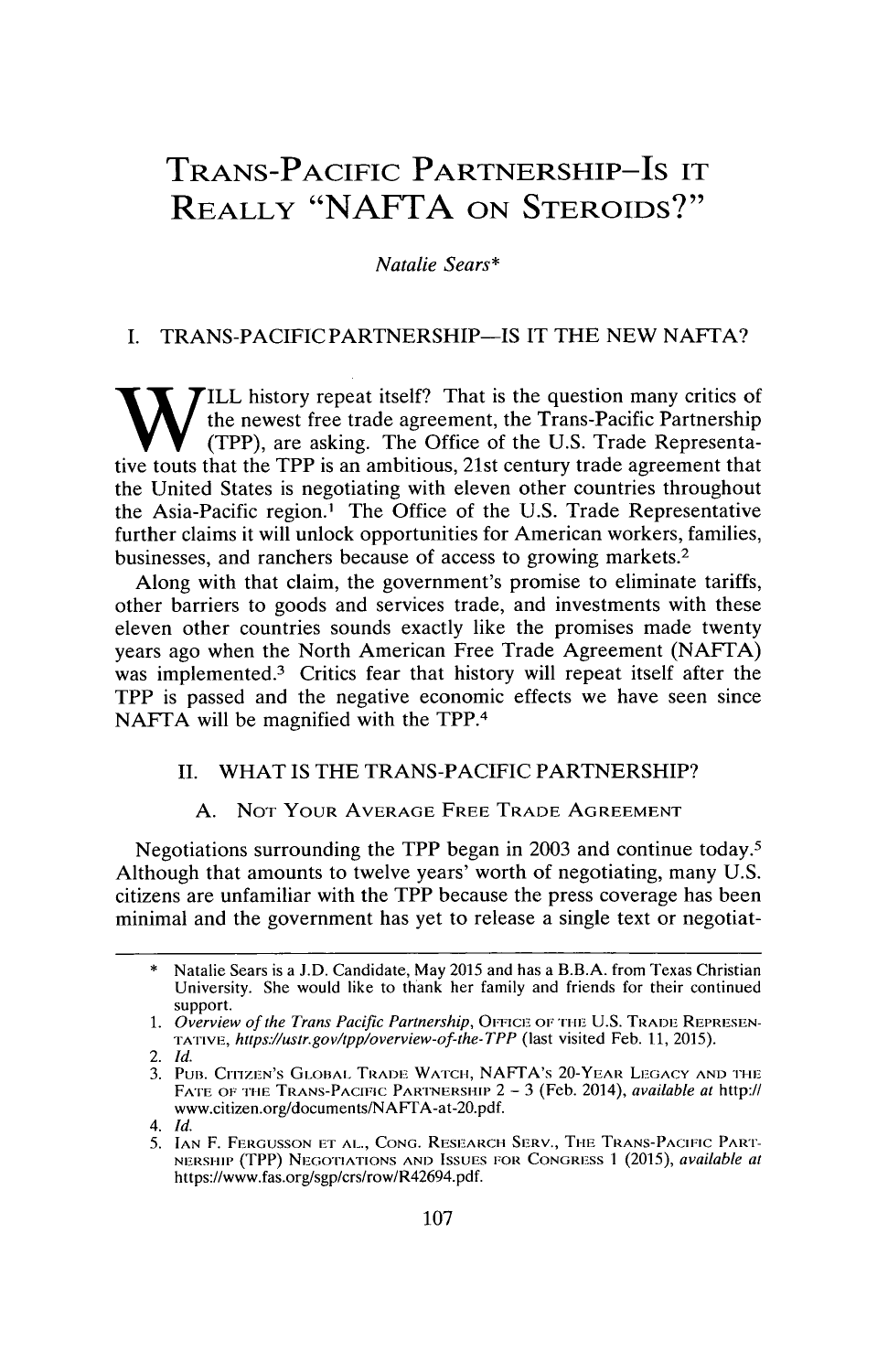ing position to the public.<sup>6</sup> Because of the secrecy surrounding the TPP negotiations and provisions, the only information we have to rely on is what the government gives us.

The Office of the U.S. Trade Representative has provided an outline of the TPP's provisions.<sup>7</sup> The objectives of the United States in signing the TPP are reportedly to address issues such as: comprehensive market access, facilitation of production and supply chain among participating member-countries, promotion of trade/investment in innovative products and services, constant updating to accommodate new trade issues, and additional participating countries.<sup>8</sup> With regards to the legal texts said to be included in the TPP, provisions regarding issues such as competition, consumer protection, e-commerce, environment, intellectual property, legal issues, and technical barriers to trade will be addressed.<sup>9</sup>

The government states that the TPP's eliminated tariffs will benefit sectors such as agriculture and textiles by removing fees associated with these products' exportation.<sup>10</sup> For example, in Malaysia, the U.S. poultry faces a 40 percent tariff, and in Vietnam, U.S. auto parts face a 27 percent  $\ar{iff.11}$  Both of these, and many more, will be eliminated after the TPP's implementation. <sup>12</sup>

### B. How **DOES** THE TPP COMPARE TO NAFTA?

#### *1. The TPP Expands NAFTA's Reach*

Although no one outside of the negotiating parties has access to the specific text of the TPP, the government has provided basic provisions to be included that show an immense similarity to  $NAFTA<sup>13</sup>$  In addition, portions of the TPP have been leaked to the public and those seen show an actual expansion from NAFTA's framework and authority. <sup>14</sup>

The TPP, similar to NAFTA, will reportedly cover all aspects of commercial relations among the TPP countries.<sup>15</sup> But the expansion in TPP is evident in its procedural practices. When NAFTA was implemented in 1994, the agreed participants were limited to the United States, Canada,

<sup>6.</sup> The Trans-Pacific Partnership Agreement, PUB. KNOWLEDGE, http://tppinfo.org/ (last visited Feb. 11, 2015).

<sup>7.</sup> Outlines of TPP, OFF. OF THE U.S. TRADE REPRESENTATIVE, https://ustr.gov/tpp/ outlines-of-TPP (last visited Feb. 11, 2015).

<sup>8.</sup> TPP Issue-by-Issue Information Center, OFF. U.S. TRADE REPRESENTATIVE, https://ustr.gov/trade-agreements/free-trade-agreements/trans-pacific-partnership/ tpp-issue-issue-negotiating-objectives (last visited Feb. **11,** 2015).

**<sup>9.</sup>** *Id.*

<sup>10.</sup> *Trade in Goods*, OFF. U.S. TRADE REPRESENTATIVE, https://ustr.gov/trade-agreements/free-trade-agreements/trans-pacific-partnership/tpp-chapter-chapter-negotiating-0 (last visited Feb. 11, 2015).

<sup>11.</sup> *Id.*

<sup>12.</sup> *Id.*

<sup>13.</sup> PUBLIC CITIZEN'S GLOBAL TRADE WATCH, *supra* note 3, at 2.

<sup>14.</sup> *Id.*

<sup>15.</sup> *See Outlines of TPP, supra* note 7.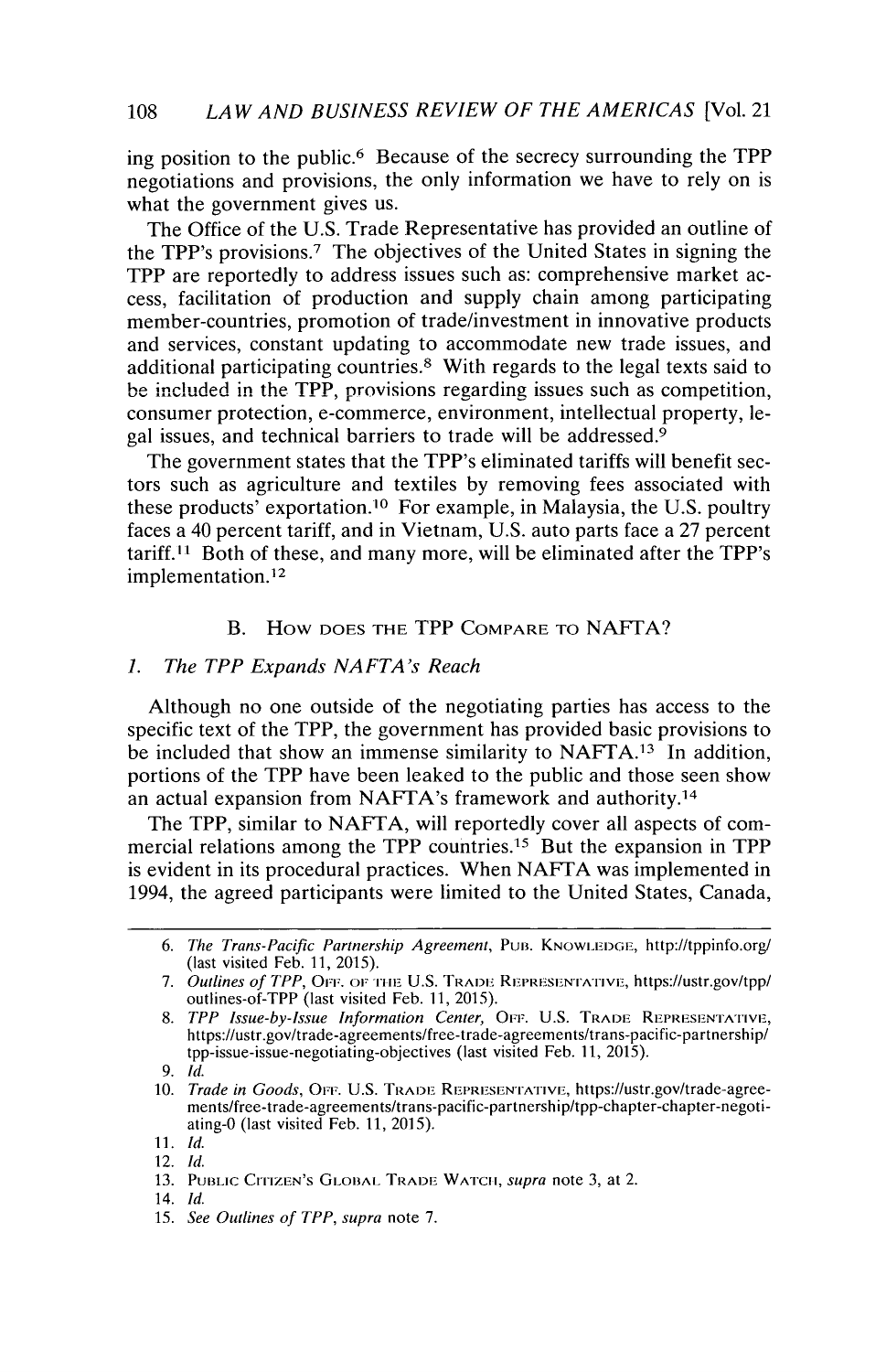and Mexico.<sup>16</sup> The TPP, however, may be the last treaty Washington ever writes because it is leaving the door open to any and all future willing participants.<sup>17</sup> Although the TPP currently includes the United States and eleven other countries, the number of participants could potentially grow even after the TPP has been signed and implemented for years.<sup>18</sup>

In addition to the expansion on the number of participants, the TPP also plans to broaden the Investor-State Dispute Resolution provision found in NAFTA.<sup>19</sup> Currently, NAFTA provides a private tribunal for foreign investors to resolve their issues with domestic governmental regulations.20 In the case that investors successfully claim these regulations interfere with their foreign investment, they can seek damages from the government for lost profits and economic harm. <sup>21</sup>

The purpose of these investor-state arbitrations is to encourage foreign investment among the participating countries. Criticisms of the current investor-state dispute resolution procedure found in NAFTA argue that an expanded version in the TPP would only undermine governments' authority to procure regulations in accordance with the safety of its own citizens.<sup>22</sup> Many worry that these investor-state arbitrations favor corporations that invest in foreign countries while enabling them to sue governments outside of their own domestic court systems.<sup>23</sup>

When evaluating the amount of settlements resolved in favor of foreign investors, it is easy to see that the criticisms have great merit. Since NAFTA's implementation, governments have been forced to pay corporations more than \$350 million following suits against matters like toxic bans, land-use policies, and forestry rules.24 Under NAFTA, there were only three governments and their accompanying foreign investors to worry about. When we consider the effect of twelve governments and thousands of foreign investors filing claims under investor-state arbitration provisions, the amount of damages facing the governments could easily rise into the billions.

#### *2. Why is the TPP necessary?*

Many of the countries currently in negotiations regarding the TPP al-

<sup>16.</sup> M. **ANGELES** VILLARREAL & **IAN** F. **FERGUSSON, CONGRESSIONAL RESEARCH** SERVICE NAFTA AT 20: OVERVIEW AND TRADE EFFECTS 1 (2014), *available at* https://www.fas.org/sgp/crs/row/R42965.pdf.

<sup>17.</sup> Lori Wallach, *NAFTA on Steroids,* NATION (June 27,2012), *available at* http://www .thenation.com/article/168627/nafta-steroids#.

<sup>18.</sup> *Id.*

<sup>19.</sup> *Id.*

<sup>20.</sup> *NAFTA Investor-State Arbitrations,* U.S. DEP'T STr., http://www.state.gov/s/l/c3439 .htm (last visited Feb. 12, 2015).

<sup>21.</sup> *Id.*

<sup>22.</sup> *See* Wallach, supra note 17.

<sup>23.</sup> *Id.*

<sup>24.</sup> *See generally Table of Foreign Investor-State Cases and Claims Under NA FTA and Other U.S. "Trade" Deals, PUB. CITIZEN (Feb. 2014), http://www.citizen.org/docu* ments/investor-state-chartl.pdf.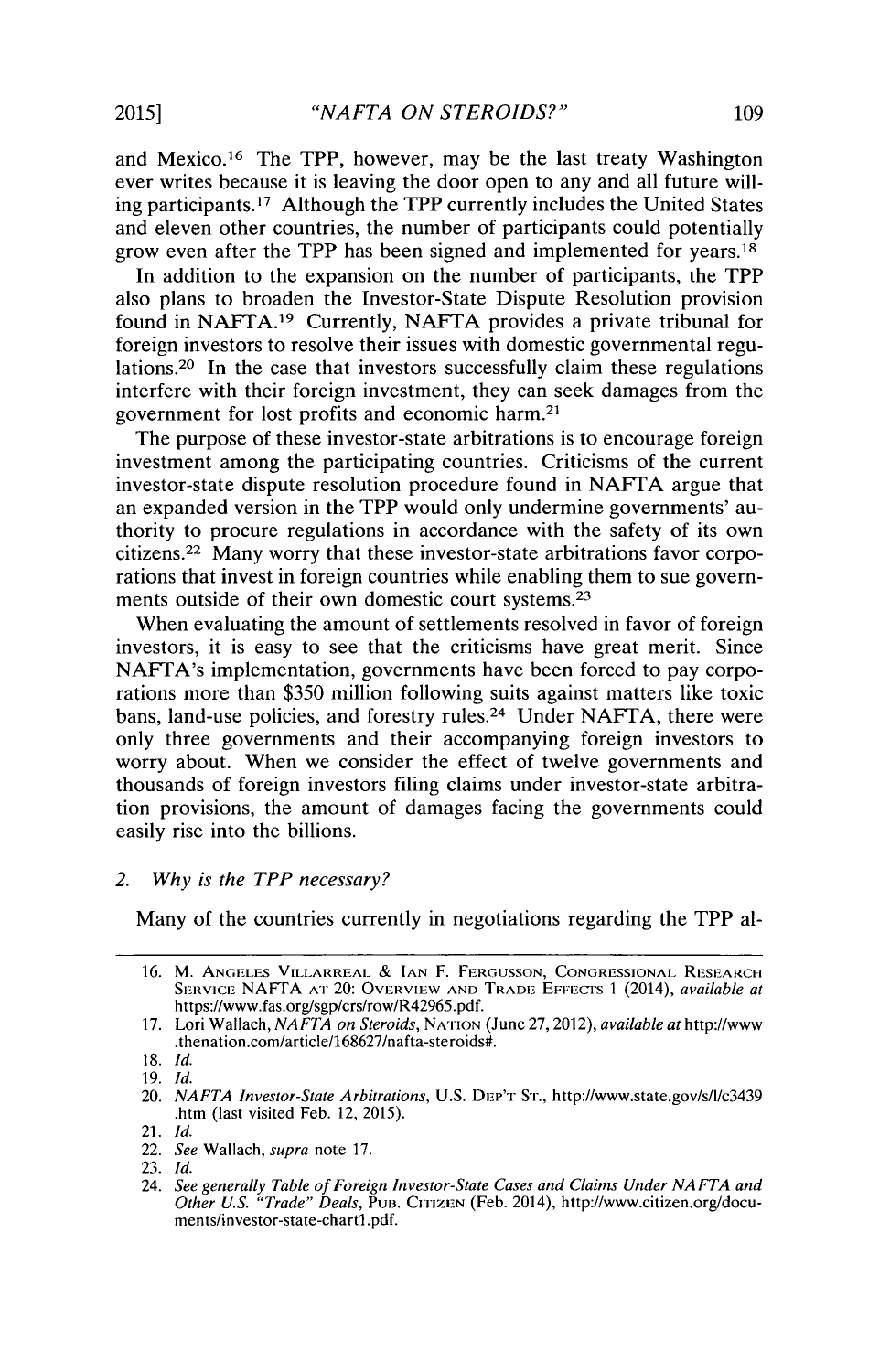## 110 *LAW AND BUSINESS REVIEW OF THE AMERICAS* [Vol. 21

ready have free-trade agreements with the United States.<sup>25</sup> So why are so many countries getting on board with the TPP? It could be the expansive access to new markets and favorable investment incentives. In reality, it appears that the countries aren't actually jumping on board with all of the United States' recommended provisions after all.<sup>26</sup>

Australia announced that it would not submit to the parallel court system found in NAFTA's investor-state dispute resolution provision.<sup>27</sup> New Zealand rejected a U.S. proposal to allow pharmaceutical companies to challenge their government medicine regulations' pricing decisions.<sup>28</sup> In addition, every TPP participating country rejected the U.S. proposal to extend drug patent monopolies.<sup>29</sup> Unlike many of the other countries' negotiating teams, the U.S. advisory members include many corporate executives that are reaching for provisions similar to those rejected by the participating countries in the hopes of gaining every advantage they can when sending their business to another country.<sup>30</sup>

Many TPP opponents contemplate that because most of the tariffs between participating countries are already low, the TPP's purpose must be to create regulations to favor corporate practices among the countries.<sup>31</sup> One of the leaked portions of the TPP revealed that it is trying to strengthen patents and related restrictions on selling drugs, which would result in increased drug prices.<sup>32</sup> But because the negotiating process has been so secretive, people can only hypothesize what other provisions, besides those governing free trade, the TPP will contain.<sup>33</sup>

## C. **OPPONENTS** WORRY THE **TRANS-PACIFIC** PARTNERSHIP **IS** "NAFTA **ON** STEROIDS"

In addition to expansive provisions, the TPP is open to any country's participation, even after it has been signed and put into practice. Scholars worry that the TPP's plan to expand on NAFTA's framework could be troublesome for countries that can't keep up with increased economic pressures, resulting in the crisis seen in Mexico today.<sup>34</sup>

When NAFTA was originally negotiated, it was seen as an experi-

<sup>25.</sup> *Trans-Pacific Partnership and all free trade deals help the United States, WASHING-***TON** PosTr (Jan. 16, 2014), *available at* http://www.washingtonpost.com/opinions/ trans-pacific-partnership-and-alI-free-trade-deals-help-the-united-states/2014/01/ 16/c595da66-7ef5-1 **1** e3-93cl-0e888170b723\_story.html.

<sup>26.</sup> *See* Wallach, *supra* note 17.

<sup>27.</sup> *Id.*

**<sup>28.</sup>** *Id.*

**<sup>29.</sup>** *Id.*

**<sup>30.</sup>** *Trans-Pacific Partnership (TPP): Job Loss, Lower Wages and Higher Drug Prices,* PUB. CITIZEN, http://www.citizen.org/TPP (last visited May 3, 2015).

**<sup>31.</sup>** Dean Baker, *The Trans-Pacific Partnership: Warnings From NAFTA, Hui-*FING TON PosT (Jan. 20, 2014), http://www.huffingtonpost.com/dean-baker/thetrans-pacific-partner-b 4633675.html.

**<sup>32.</sup>** *Id.*

**<sup>33.</sup>** *Id.*

<sup>34.</sup> *Id.*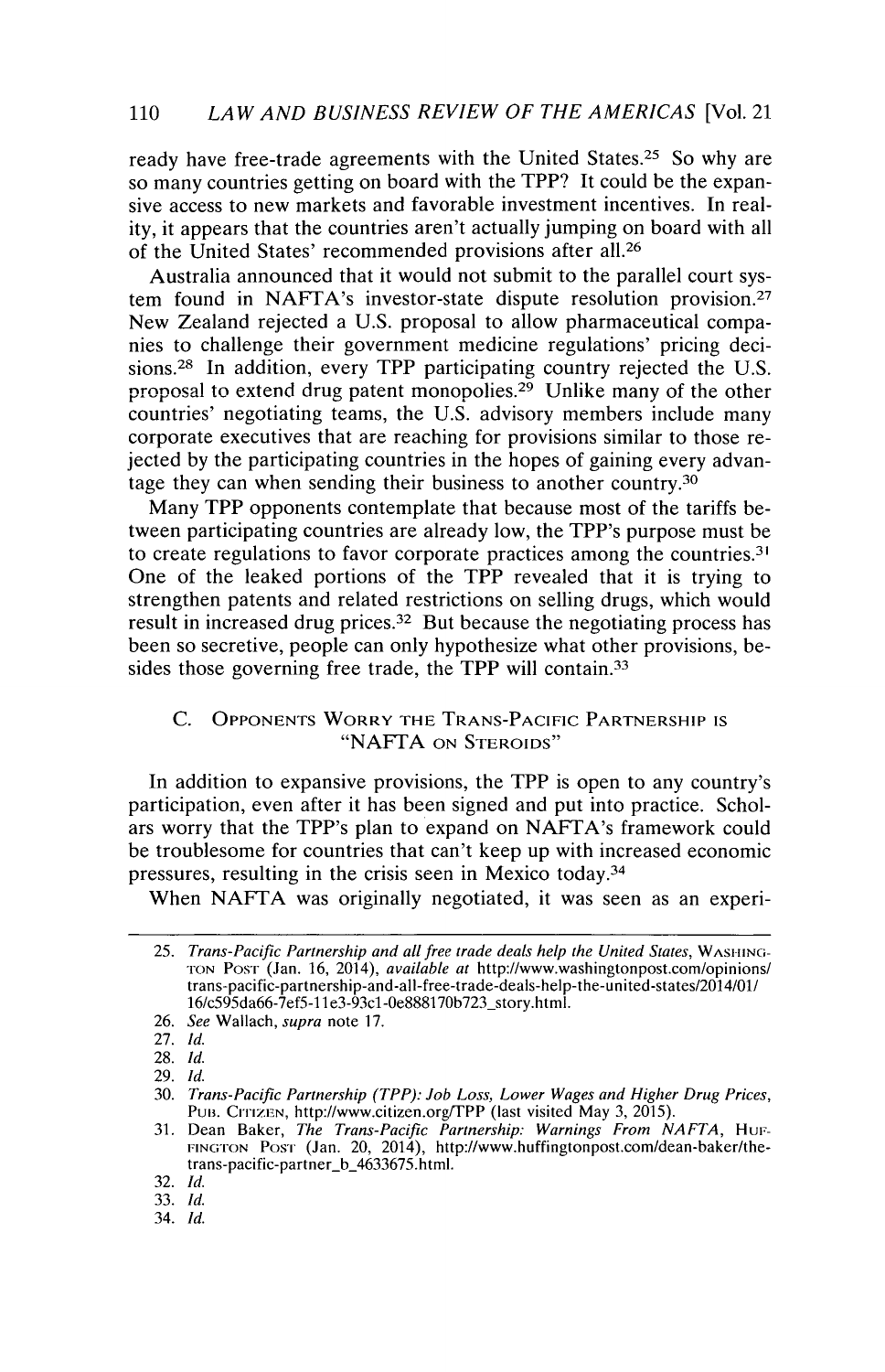ment.<sup>35</sup> NAFTA was a first of its kind in trade agreements, and the U.S. government made claims of economic and job growth that have yet to be seen in our country.<sup>36</sup> In addition, since NAFTA, other trade agreements have adopted its framework and seen their own negative effects.<sup>37</sup> For example, the original U.S.-Korea Free Trade Agreement was entered into in 2007 and re-formulated in 2011.38 Since its inception, there has been a "decline in U.S. exports to Korea", but "a rise in imports from Korea."<sup>39</sup> The U.S. monthly trade deficit with Korea has increased 49 percent compared to the years before the U.S.-Korea Free Trade Agreement was signed.<sup>40</sup> These losses equate to more than lost exports—they translate into thousands of lost jobs for American workers. $41$ 

The World Bank released reports that NAFTA led to rapid growth in Mexico, but the Center for Economic Policy and Research quickly disclaimed their numbers as misleading because developing countries, like Mexico, should have much faster GDP growth rates than rich countries.<sup>42</sup> In fact, Mexico had the second slowest growth of any Latin American country since NAFTA was implemented twenty years ago. $43$  The middle class of Mexico has reportedly grown, but the poverty population still remains high, equating to between one-fourth and one-half of the entire Mexican population.<sup>44</sup> In addition, wages in Mexico have now dropped "below pre-NAFTA levels as price increases for basic consumer goods" exceed wage increases. <sup>45</sup>

NAFTA, rather than creating the hundreds of thousands of jobs proponents believed it would, has contributed to a huge trade deficit with Mexico and Canada.<sup>46</sup> In 2004, only ten years after NAFTA was implemented, one million jobs were estimated to have been lost because of U.S. firms embracing NAFTA's foreign investor privileges.<sup>47</sup> More than 845,000 additional jobs have been lost from the transfer of U.S. production plants to Canada and Mexico.<sup>48</sup>

45. PUB. CITIZEN'S GLOBAL TRADE WATCH, *supra* note 3, at 5.

48. *Id.*

<sup>35.</sup> **PUB. CITIZEN'S** GLOBAL TRADE WATCH, *supra* note 3, at 2.

<sup>36.</sup> *Id.*

<sup>37.</sup> *Id.* at 3.

<sup>38.</sup> *U.S.-Korea Free Trade Agreement,* OFF. OF **THE** U.S. TRADE REPRESEN1ATIVE, http://www.ustr.gov/trade-agreements/free-trade-agreements/korus-fta (last visited Feb. 11, 2015).

<sup>39.</sup> PUB. CrITZEN'S GLOBAL TRADE WATCH, *supra* note 3, at 3.

<sup>40.</sup> *Id.*

<sup>41.</sup> *Id.*

<sup>42.</sup> MARK WEISBROT, ET. AL., GETTING MEXICO TO GROW WITH NAFTA: THE WORLD BANK'S ANALYSIS 4 (2004), *available at* http://www.cepr.net/documents/ publications/nafta\_2004\_10.pdf.

<sup>43.</sup> Baker, *supra* note 31.

<sup>44.</sup> William Booth and Nick Miroff, *Mexico's middle class is becoming its majority,* WASHINGTON POST (Mar. 17, 2012), http://www.washingtonpost.com/world/mexicos-middle-class-is-becoming-its-majority/2012/03/14/gIQA9ROKJS-story.htmi.

<sup>46.</sup> *Id.* at 3.

<sup>47.</sup> *Id.*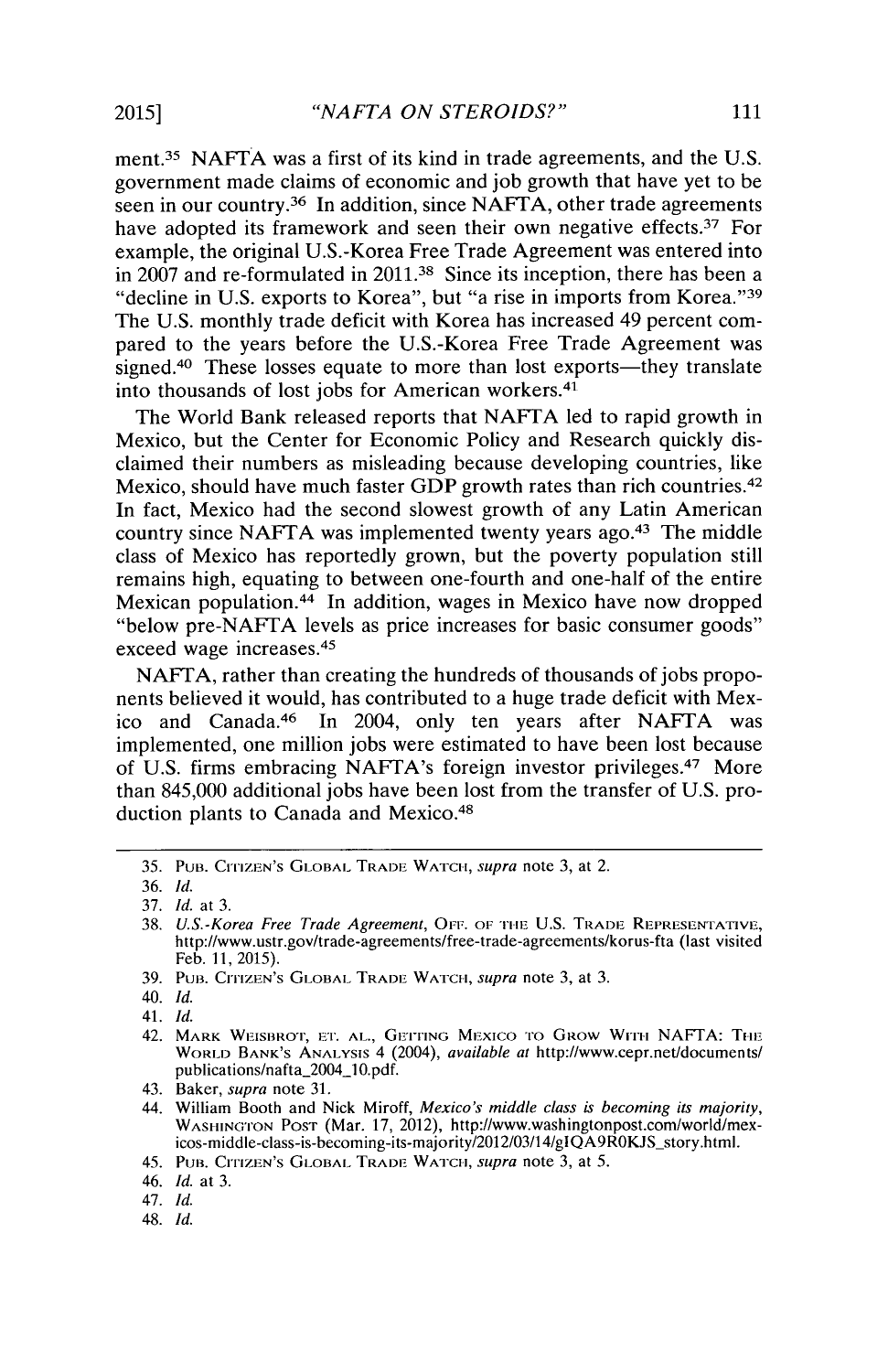## 112 *LAW AND BUSINESS REVIEW OF THE AMERICAS* [Vol. 21

If the facts do not convince us that an expanded version of NAFTA would be a bad idea, then the public consensus agreeing with that notion should. In a 2012 Angus Reid Public Opinion Poll, 53 percent of Americans agreed that the "United States should 'do whatever is necessary' to 'renegotiate' or 'leave' NAFTA. '49 This was the popular vote among all U.S. citizens-no matter what political party.<sup>50</sup> Today, we face the challenge of the TPP, an expanded version of NAFTA that has much fartherreaching implications. Not as many citizens know about the TPP because the government's negotiations with participating countries have been very secretive and the media has been limited in its press coverage.<sup>51</sup> When there is media coverage, the public outlets are primarily praising its objectives, similar to the way in which it portrayed NAFTA during its adoption in 1994.

But some citizens are aware of the TPP and the majority of those that know about it do not support it. In 2014, a poll by Hart Research Associates and Chesapeake Beach Consulting reported that 62 percent of U.S. voters opposed Fast Tracking the TPP.<sup>52</sup> To fast track a trade agreement means to allow the President of the United States to negotiate international agreements that Congress can approve or disapprove but cannot amend whatsoever.<sup>53</sup> Only 28 percent of U.S. voters were in favor of Fast Tracking this agreement, proving that the majority of those informed citizens aware of the TPP and its contents to not want to see it immediately come to fruition.<sup>54</sup>

#### **D.** EFFORTS TO STOP THE TRANS-PACIFIC PARTNERSHIP AGREEMENT

Although the government is trying to keep the contents of the TPP covered up until negotiations are final, many people have already made up their minds about this giant free trade agreement.<sup>55</sup> Efforts all across America are being made to inform citizens about the minimal information we do have about it because many worry that it will be a **NAFTA** repeat.<sup>56</sup> Many people fear corporate and "political leaders of the Pacific Rim nations" are using the TPP to turn the regions into a "giant privatized corporate lake."57

Multiple websites have been made in an effort to inform, criticize, and outright halt the TPP's progress and negotiations.<sup>58</sup> For example, one movement, called "STOP TPP" invites fellow citizens to inform others about what is wrong with the TPP and to join them "march[ing] in the

<sup>49.</sup> *Id.* at 5-6.

<sup>50.</sup> *Id.* at 6.

<sup>51.</sup> *The Trans-Pacific Partnership Agreement, supra* note 6.

<sup>52.</sup> PuB. CITIZEN's G1 **OBAi** TRADE WATCH, *supra* note 3, at 6.

<sup>53.</sup> **Id.** at 3.

<sup>54.</sup> Id. at 6.

<sup>55.</sup> See Stop TPP, srop TTP, http://stoptpp.org/ (last visited Feb. 11, 2015).

<sup>56.</sup> Id.

<sup>57.</sup> *The Call to Action, Stop TPP, htpp://stoptpp.org/the-call-to-action/ (last visited*) Feb. 11, 2015).

<sup>58.</sup> *Stop TPP, supra* note 55.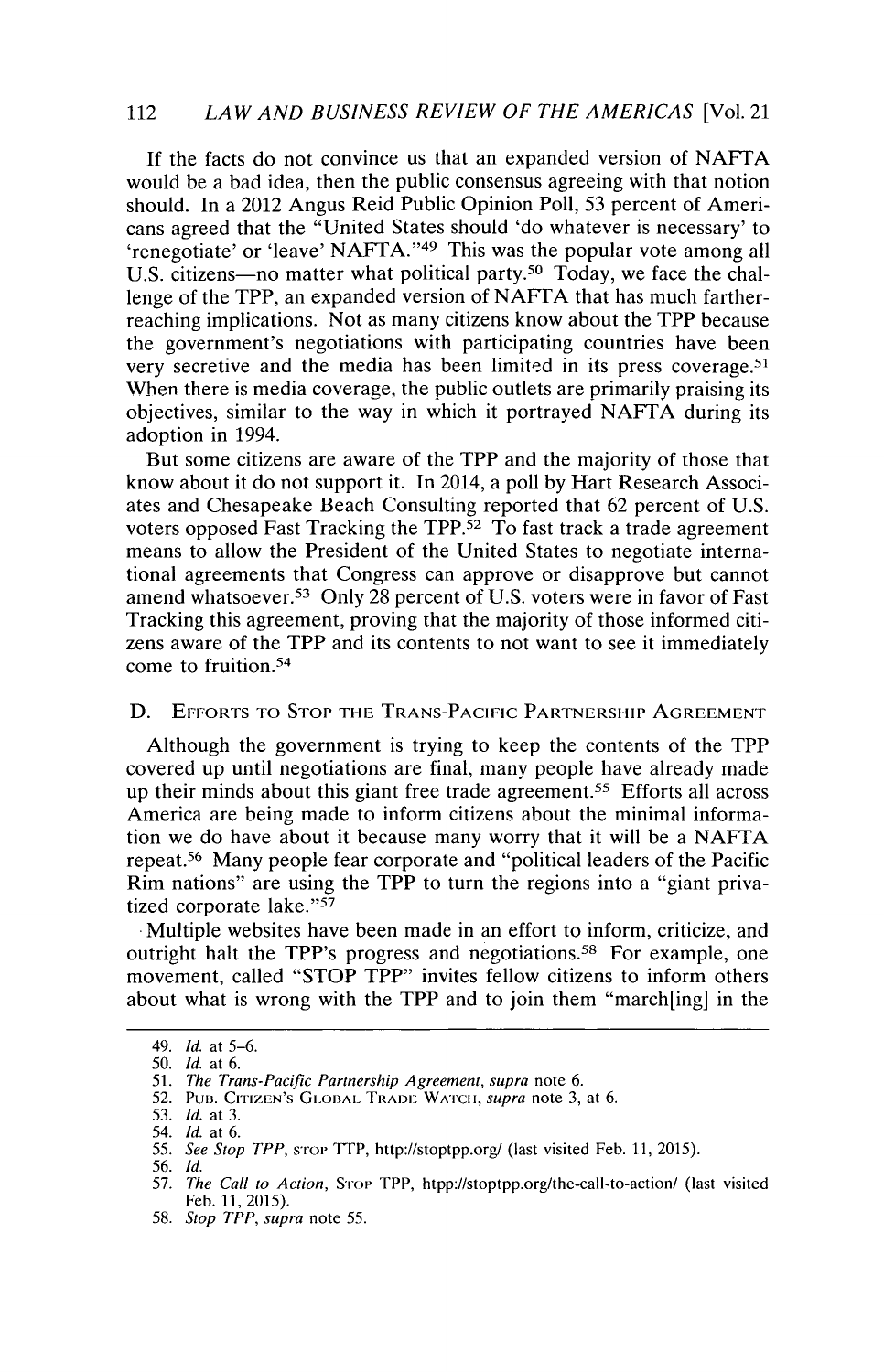streets, with pots and pans, and banners and signs."<sup>59</sup> This group claims that the TPP would "create a super-treaty which would jeopardize the sovereignty of the nations involved by giving that power to large corporations like Wal-Mart, Monsanto, [and] Goldman Sachs."<sup>60</sup> Another website, called "Flush the TPP!" urges citizens to take a pledge to oppose the TPP and reach out to local senators and representatives in hopes of gaining their own support as well.<sup>61</sup>

It seems as though the efforts to gain political support has been somewhat fruitful.<sup>62</sup> Senator Elizabeth Warren (D-MA), Representative Alan Grayson (D-FL), Representative Michelle Bachman (R-MN), and Representative Walter Jones (R-NC) have all expressed opposition to the Fast Track of the TPP and seek the text's immediate release.63 Senator Warren wrote a letter to the United States Trade Representative, Ron Kirk, and stated that "if transparency would lead to widespread public opposition to a trade agreement then that trade agreement should not be the policy of the United States."<sup>64</sup> Many TPP opponents are hoping that a cross-partisan coalition can stop its implementation, similar to the fourteen other trade agreements stopped by this method within the past ten years.<sup>65</sup>

Public opposition to the TPP has not been found only in the United States.<sup>66</sup> Other demonstrations have been seen in Japan and Malaysia, while the lead TPP negotiator in Chile resigned due to his concern that the agreement would "restrict Chile's ability to shape public policies, control financial institutions and address issues of health, education and development."<sup>67</sup>

## E. WHAT **IS** TO BECOME OF THE **TRANS-PACIFIC** PARTNERSHIP?

So the question remains—will history repeat itself? This is the question many scholars, protestors, and even petitioners of the Trans-Pacific Partnership are asking themselves. The government continues to reassure citizens and participating countries that the agreement is an ambitious, 21st century trade agreement that the United States is negotiating with eleven other countries throughout the Asia-Pacific region.<sup>68</sup> Other

<sup>59.</sup> *Id.*

<sup>60.</sup> *The Facts*, Stop TPP, http://stoptpp.org/thefacts/ (last visited Oct. 17, 2014).

<sup>61.</sup> *Stop the 'Fast Track' Train!,* **FLUSH I THE** TPP, http://www.flushthetpp.org/ (last visited Feb. **11,** 2015).

<sup>62.</sup> Kevin Zeese, *Protest against the Trans-Pacific Partnership. Secret Negotations behind Closed Doors, GLOBAL RES. (Sept. 29, 2013), http://www.globalresearch.ca/* protest-against-the-trans-pacific-partnership-tpp-secret-negotiations-behindclosed-doors/5352012.

<sup>63.</sup> *Id.*

<sup>64.</sup> *Id.*

<sup>65.</sup> *Id.*

<sup>66.</sup> *Id.*

<sup>67.</sup> *Id.*

<sup>68.</sup> *See The United States in the Trans-Pacific Partnership,* OFF. OF -1iL **U.S. TRADE** REPRESENTATIVE, https://ustr.gov/about-us/policy-offices/press-office/fact-sheets/ 2011/november/united-states-trans-pacific-partnership (last visited Apr. 26, 2015).